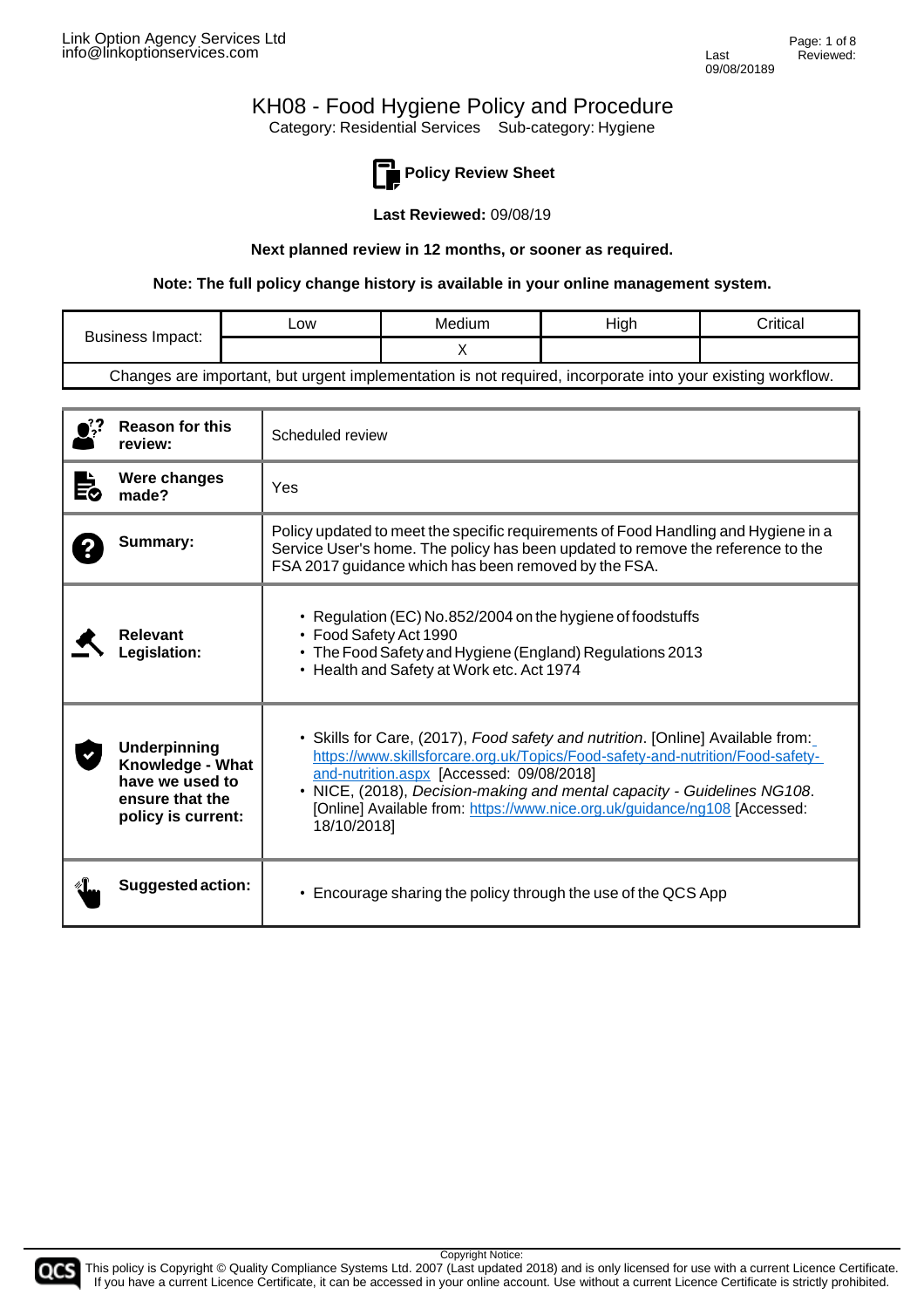This page is deliberately left blank



Copyright Notice: COCS This policy is Copyright © Quality Compliance Systems Ltd. 2007 (Last updated 2018) and is only licensed for use with a current Licence Certificate. If you have a current Licence Certificate, it can be accessed in your online account. Use without a current Licence Certificate is strictly prohibited.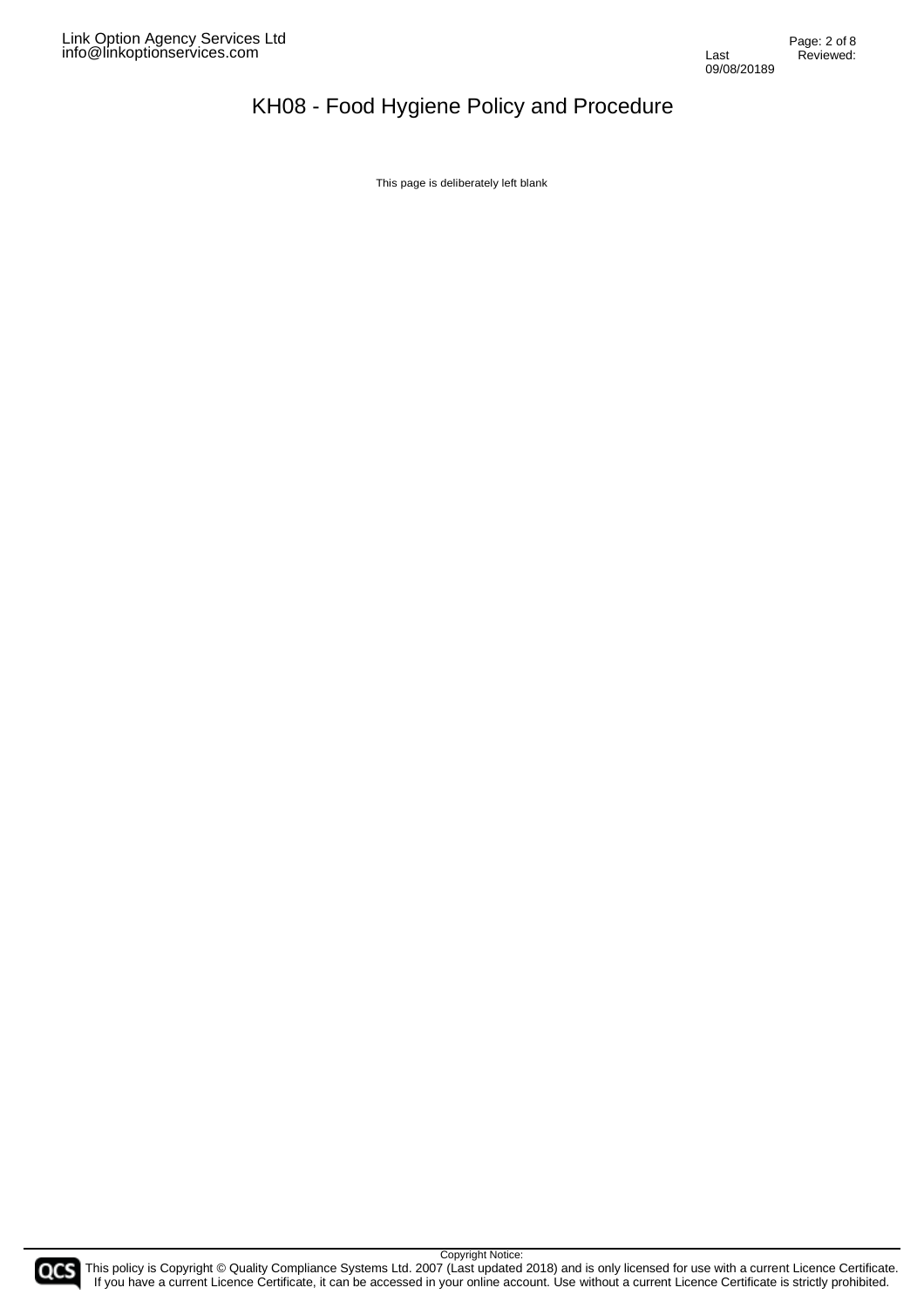# **1. Purpose**

**1.1** The Service User's food is stored, cooked and served to ensure that food handling and hygiene requirements are met where food preparation is part of the agreed Care Plan.

**1.2** The Service User is well nourished and has the food that they enjoy and that meets their needs.

**1.3** To support Link Option Agency Services Ltd in meeting the following Key Lines of Enquiry:

| <b>Key Question</b> | Key Line of Enquiry (KLOE)                                                                                                                                              |  |
|---------------------|-------------------------------------------------------------------------------------------------------------------------------------------------------------------------|--|
| <b>SAFE</b>         | S2: How are risks to people assessed and their safety monitored and managed so<br>they are supported to stay safe and their freedom is respected?                       |  |
| <b>SAFE</b>         | S5: How well are people protected by the prevention and control of infection?                                                                                           |  |
| WELL-LED            | W2: Does the governance framework ensure that responsibilities are clear and that<br>quality performance, risks and regulatory requirements are understood and managed? |  |
| WELL-LED            | W5: How does the service work in partnership with other agencies?                                                                                                       |  |

**1.4** To meet the legal requirements of the regulated activities that Link Option Agency Services Ltd is registered to provide:

- Regulation (EC) No.852/2004 on the hygiene of foodstuffs
- Food Safety Act 1990
- TheFoodSafety and Hygiene (England) Regulations 2013
- Health and Safety at Work etc. Act 1974

## **2. Scope**

**2.1** The following roles may be affected by this policy:

- All staff
- **2.2** The following people may be affected by this policy:
	- Service Users
- **2.3** The following stakeholders may be affected by this policy:
	- Family

### **3. Objectives**

**3.1** To protect Service Users from food-related illnesses including, but not limited to, food allergies and intolerances.

**3.2** To comply with Food Business Registration where required.

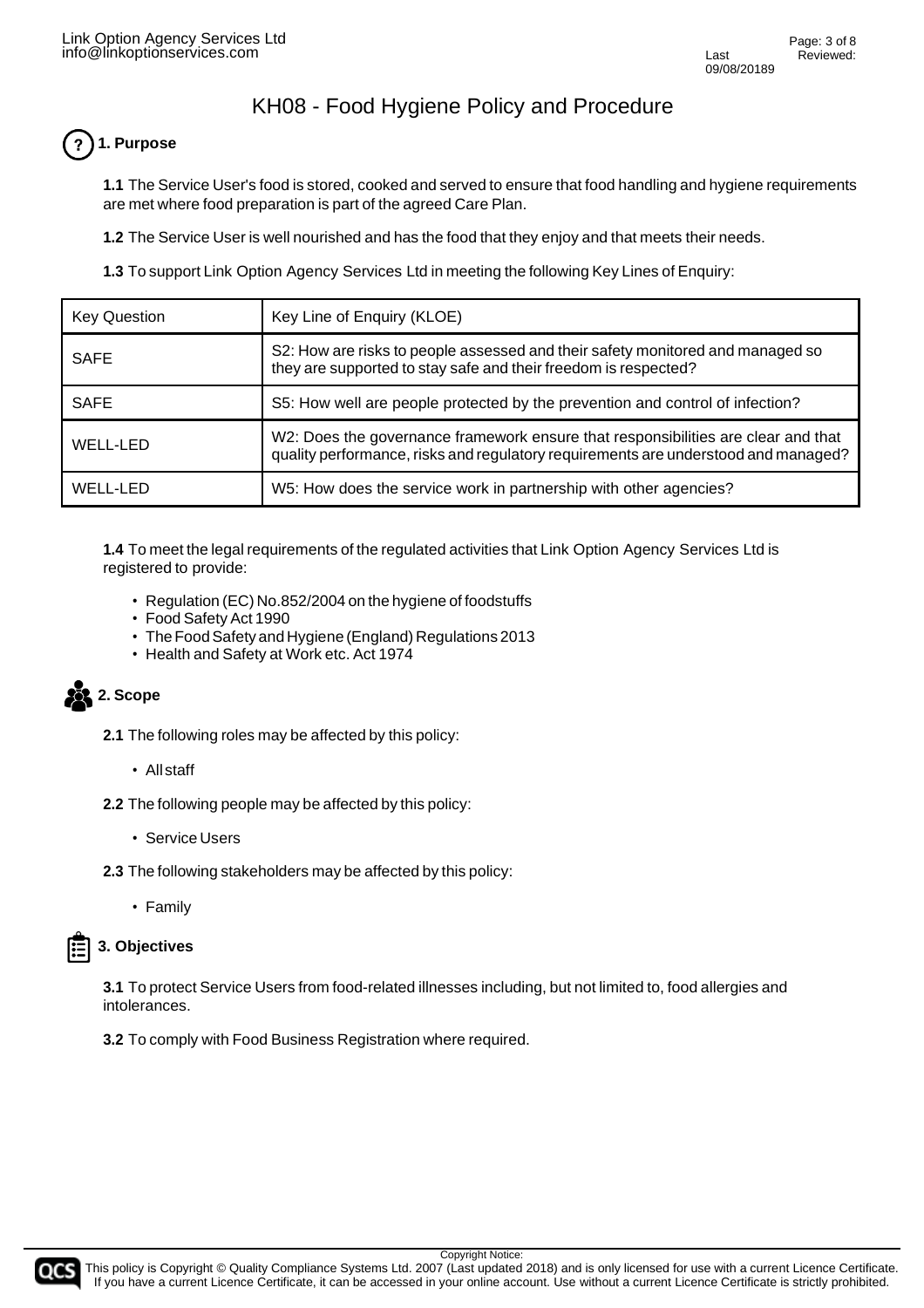### **4.Policy**

**4.1** Link Option Agency Services Ltd will seek guidance from Luton Borough Council to determine whether Luton Borough Council requires Link Option Agency Services Ltd to register as a Food Business.

**4.2** Link Option Agency Services Ltd will ensure that the Care Worker is trained in Food Handling and Hygiene and that this training reflects the requirements of their role.

**4.3** Link Option Agency Services Ltd recognises that, when working in a Service User's home, the Care Worker must respect a Service User's right to live the life they choose and this includes the right to take risks. Where Link Option Agency Services Ltd is responsible for shopping and preparing or storing food as part of the agreed Care Plan, Link Option Agency Services Ltd must ensure that the Care Worker follows best practice to ensure that the Service User is safe and well.

Link Option Agency Services Ltd understands that this may, from time to time, present as a challenge and Link Option Agency Services Ltd should ensure that Service Users understand the reasons for ensuring good food handling and hygiene is practised and ensure that valid consent is obtained. Where a Service User lacks capacity, a best interest decision should be taken in line with the Mental Capacity Act and Code.



Copyright Notice: This policy is Copyright © Quality Compliance Systems Ltd. 2007 (Last updated 2018) and is only licensed for use with a current Licence Certificate. If you have a current Licence Certificate, it can be accessed in your online account. Use without a current Licence Certificate is strictly prohibited.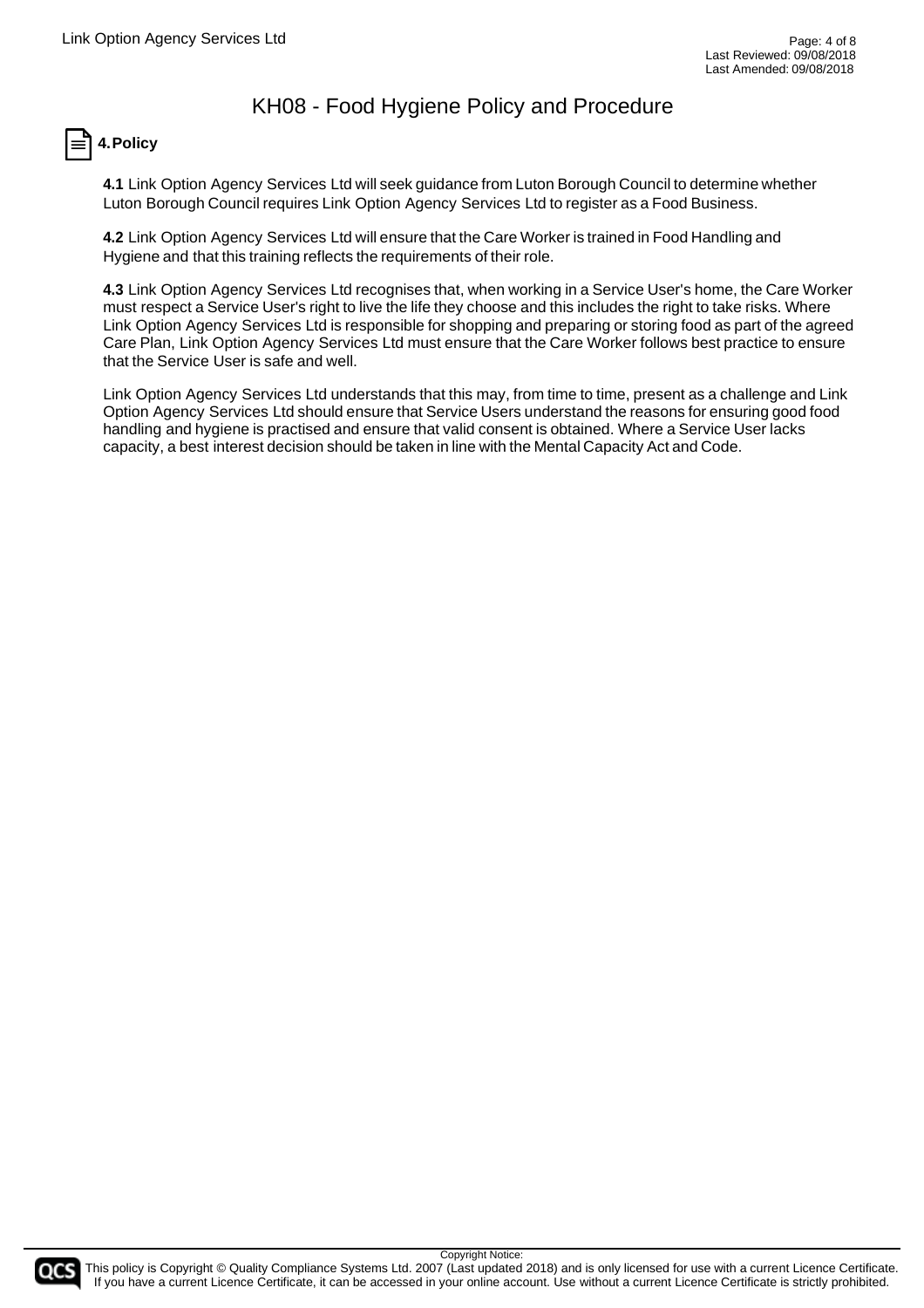## **5. Procedure**

#### **5.1 Food Shopping**

• If Care Workers shop for Service Users as part of the agreed plan of care, the food should be brought back as soon as possible to the Service User's home and put away immediately. Chilled food must be placed in the fridge and frozen food in the freezer.

#### **5.2 Food Storage**

- Food which is unsafe for consumption (eating) should not be prepared by staff and the Service User should be advised that it should be thrown away. Care needs to be taken with 'Sell By' and 'Use By' dates (there are also 'Best Before' dates)
- Checks may not have been made on how efficient a Service User's fridge or freezer is to maintain a safe temperature. Staff should advise their manager if they think the fridge/freezer is not working properly and record this in the Care visit log book
- The Care Worker should encourage the Service User to keep cold/chilled food in the fridge
- The Care Worker should be aware that chilled or fresh food should be kept at room temperature for the shortest possible time (never more than 2 hours)
- If food is prepared by staff, e.g. sandwiches, and left for the next meal or snack, these should be covered and left in a cool place. No high-risk fillings should be used e.g. eggs, or mayonnaise
- The Care Worker should aim to serve cooked food as soon as possible
- If food has been cooked and is left to cool, the Care Worker should find a cool, clean place to do this and then refrigerate, ensuring that flies/insects/animals cannot access the cooling food
- Food from broken packages or swollen cans, or food with an abnormal appearance or smell should not be served
- When storing raw meat, the Care Worker should ensure that it is kept in a clean, sealed container and placed on the bottom shelf of the fridge where it can't touch or drip on to other foods

#### **5.3 Cooking and Reheating Procedure**

- Thorough cooking and reheating of food is an important way of killing bacteria that can cause food poisoning
- The Care Worker should avoid using frozen food that requires defrosting, especially meat and poultry (chicken) whereverpossible
- If the Care Worker does need to defrost food they should make sure it is completely defrosted before use
- A microwave is not usually suitable for defrosting other than for items such as bread or other low-risk
- foods • The Care Worker should make sure the food is cooked through properly
- If using a microwave, follow the instructions
- The Care Worker should avoid reheating food, particularly poultry, meats and gravy any foods to be reheated should be treated as raw food and subjected to the same amount of heating
- Cooking food at the right temperature will ensure that any harmful bacteria are killed. Staff should check that food is piping hot throughout before it is served but ensure that it will not burn the Service User's mouth whenserving

The foods below need to be cooked thoroughly before eating:

- Poultry
- Pork
- Offal, including liver
- Burgers
- Sausages
- Rolled joints of meat
- Kebabs

When cooking burgers, sausages, chicken and pork, the Care Worker should cut into the middle to check that the meat is no longer pink, that the juices run clear and it is piping hot (steam is coming out). When cooking a whole chicken or other bird, the Care Worker should pierce the thickest part of the leg (between the drumstick and the thigh) to check that there is no pink meat and that the juices are no longer pink or red.

Pork joints and rolled joints shouldn't be eaten pink or rare. To check when these types of joint are ready to eat, put a skewer into the centre of the meat and check that there is no pink meat and the juices run clear. It is safe to



This policy is Copyright © Quality Compliance Systems Ltd. 2007 (Last updated 2018) and is only licensed for use with a current Licence Certificate. If you have a current Licence Certificate, it can be accessed in your online account. Use without a current Licence Certificate is strictly prohibited.

Copyright Notice: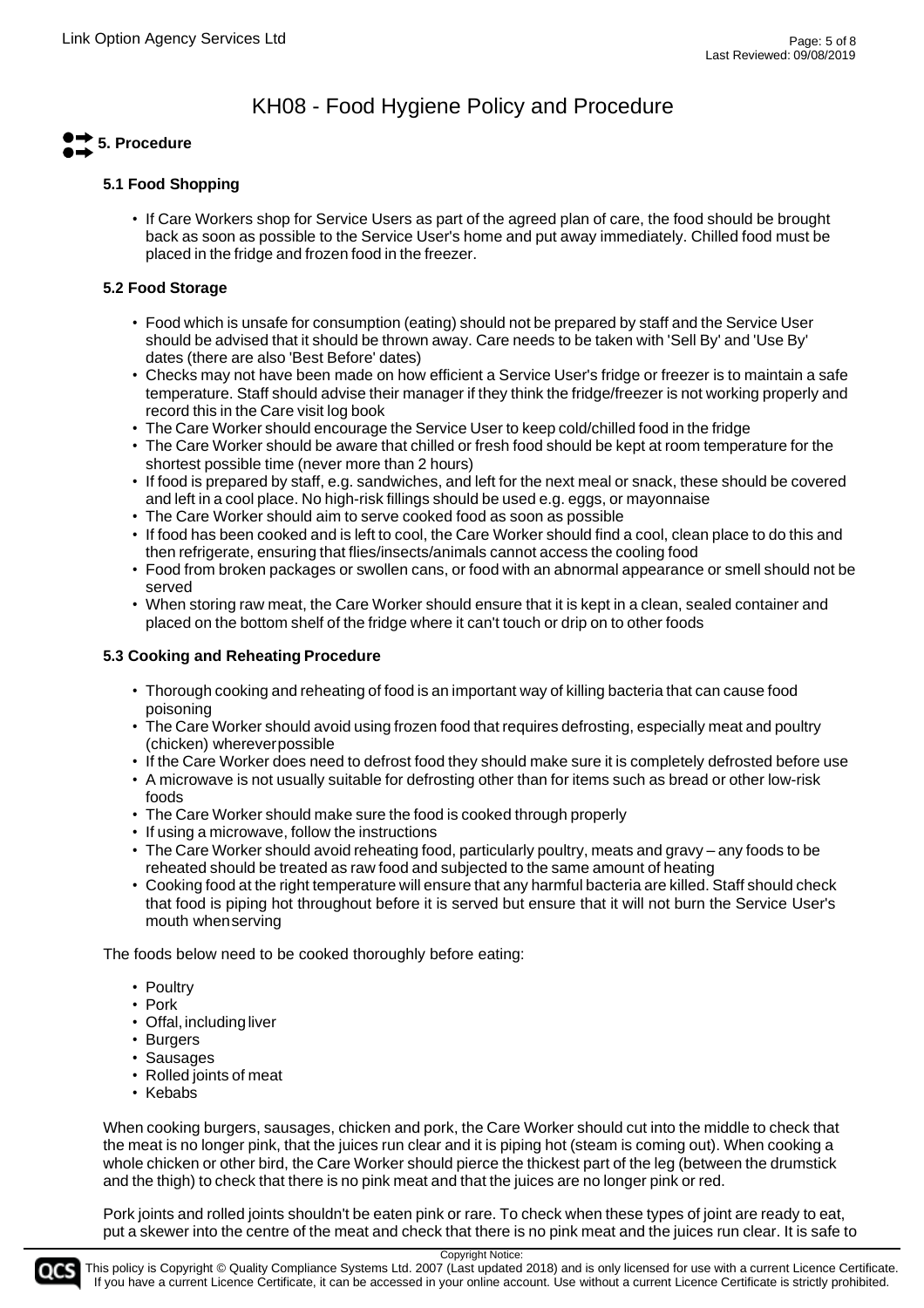serve steak and other whole cuts of beef and lamb rare (not cooked in the middle) or blue (seared on the outside) as long as they have been properly sealed (cooked quickly at a high temperature on the outside only) to kill any bacteria on the meat's surface.

If the Service User has cooked food that the Service User is not going to eat immediately, it should be cooled at room temperature (ideally within 90 minutes) and then stored in the fridge. Putting hot food in the fridge means it doesn't cool evenly, which can cause food poisoning.

#### **5.4 AvoidingCross-ContaminationProcedure**

Link Option Agency Services Ltd should ensure that the Care Worker understands that they should:

- Always wash their hands before preparing food and cover any cuts or wounds with a waterproof plaster
- Make sure that any utensils are clean and, if necessary, wash in hot soapy water first
- Always prepare food on a clean surface (this may mean washing a chopping board or plate before they start)
- Thoroughly wash any surface used to prepare raw food using hot water and washing up liquid before it is used for rawfood
- Wrap/cover any food to be stored in the fridge. If food covering is not available cover with a clean plate /saucer
- Place raw food on a lower shelf than cooked food
- Not leave dirty dishcloths, tea towels on the surface where food is prepared

#### **5.5 Food Served Raw Procedure**

Some foods, such as fruit and vegetables, are eaten raw and are perfectly safe if washed in cold water. Vegetables that are covered with soil should not be allowed to contaminate other foods.

#### **5.6 Food Presentation**

- Food should be presented in an appetising way, not mixed up, and the main course should be separate from the dessert
- Link Option Agency Services Ltd should ensure that any food allergies, intolerances or dietary requirements are documented in the Care Plan and clearly communicated to the Care Worker

#### **5.7 Cleaning Up**

- The Care Worker should wash all worktops and chopping boards before and after cooking, as these can be a source of cross contamination. The average kitchen chopping board has around 200% more faecal bacteria on it than the average toilet seat
- Damp sponges and cloths are the perfect places for bacteria to breed. Studies have shown the kitchen sponge to have the highest number of germs in the home. Link Option Agency Services Ltd must ensure that there is an agreed process in place to wash and replace kitchen cloths, sponges and tea towels frequently



Copyright Notice: This policy is Copyright © Quality Compliance Systems Ltd. 2007 (Last updated 2018) and is only licensed for use with a current Licence Certificate. If you have a current Licence Certificate, it can be accessed in your online account. Use without a current Licence Certificate is strictly prohibited.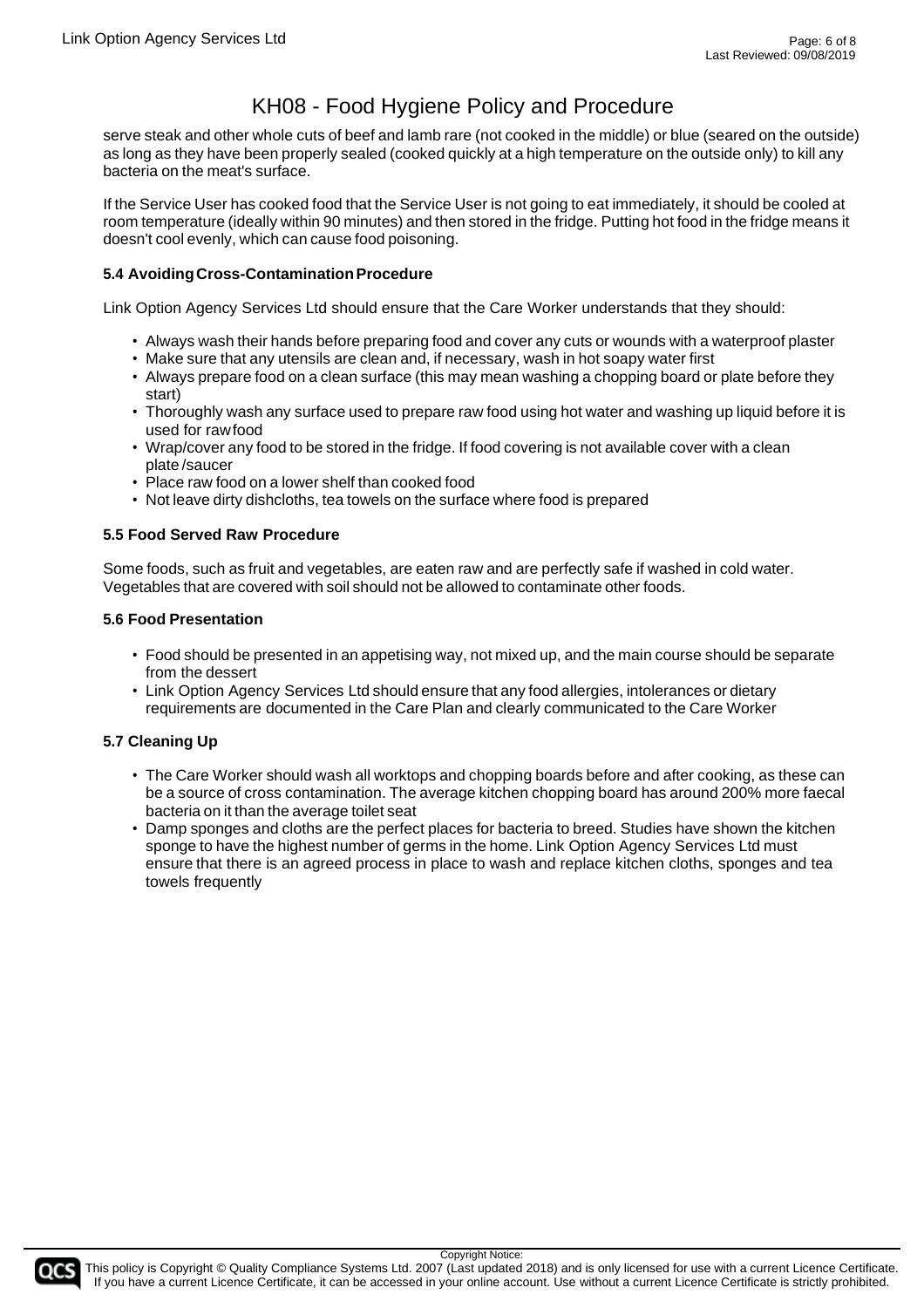### **6. Definitions**

#### **6.1 Food Business Registration**

• In cases where the operations relating to domiciliary care or assisted living fall within the legal definition of a food business, local authority authorised officers have responsibility for official controls under the hygiene regulations. This may require Link Option Agency Services Ltd to register as a Food Business with Luton BoroughCouncil

#### **6.2 High Risk Food**

- Foods that are ready to eat, foods that don't need any further cooking and foods that provide a place for bacteria to live, grow and thrive, are described as high-risk foods. Examples of high-risk foods include:
	- Cooked meat and fish
	- Gravy, stock, sauces and soup
	- Shellfish
	- Dairy products such as milk, cream and soya milk
	- Cooked rice

#### **6.3 MUST**

• 'MUST' is a five-step screening tool to identify adults who are malnourished, at risk of malnutrition (undernutrition), or who are obese. It also includes management guidelines which can be used to develop a Care Plan

#### **6.4 Sell By**

• This label is aimed at retailers, and it informs them of the date by which the product should be sold or removed from shelf life. This does not mean that the product is unsafe to consume after the date. Typically, one-third of a product's shelf life remains after the sell-by date for the consumer to use at home

#### **6.5 Use By**

• This label is aimed at consumers as a directive of the date by which the product should be eaten; mostly because of quality, not because the item will necessarily make you sick if eaten after the use-by date. However, after the use-by date, product quality is likely to go down much faster and safety could be lessened

#### **6.6 Best Before or By**

• This is a suggestion to the consumer regarding the date that the product should be consumed by to assure ideal quality



Professionals providing this service should be aware of the following:

- Link Option Agency Services Ltd may be required to obtain Food Business Registration with Luton Borough Council
- The Care Worker should undertake Food Handling and Hygiene training as part of their agreed role with Link Option Agency Services Ltd
- Link Option Agency Services Ltd should ensure that food allergies, intolerances, and dietary requirements are recorded and communicated